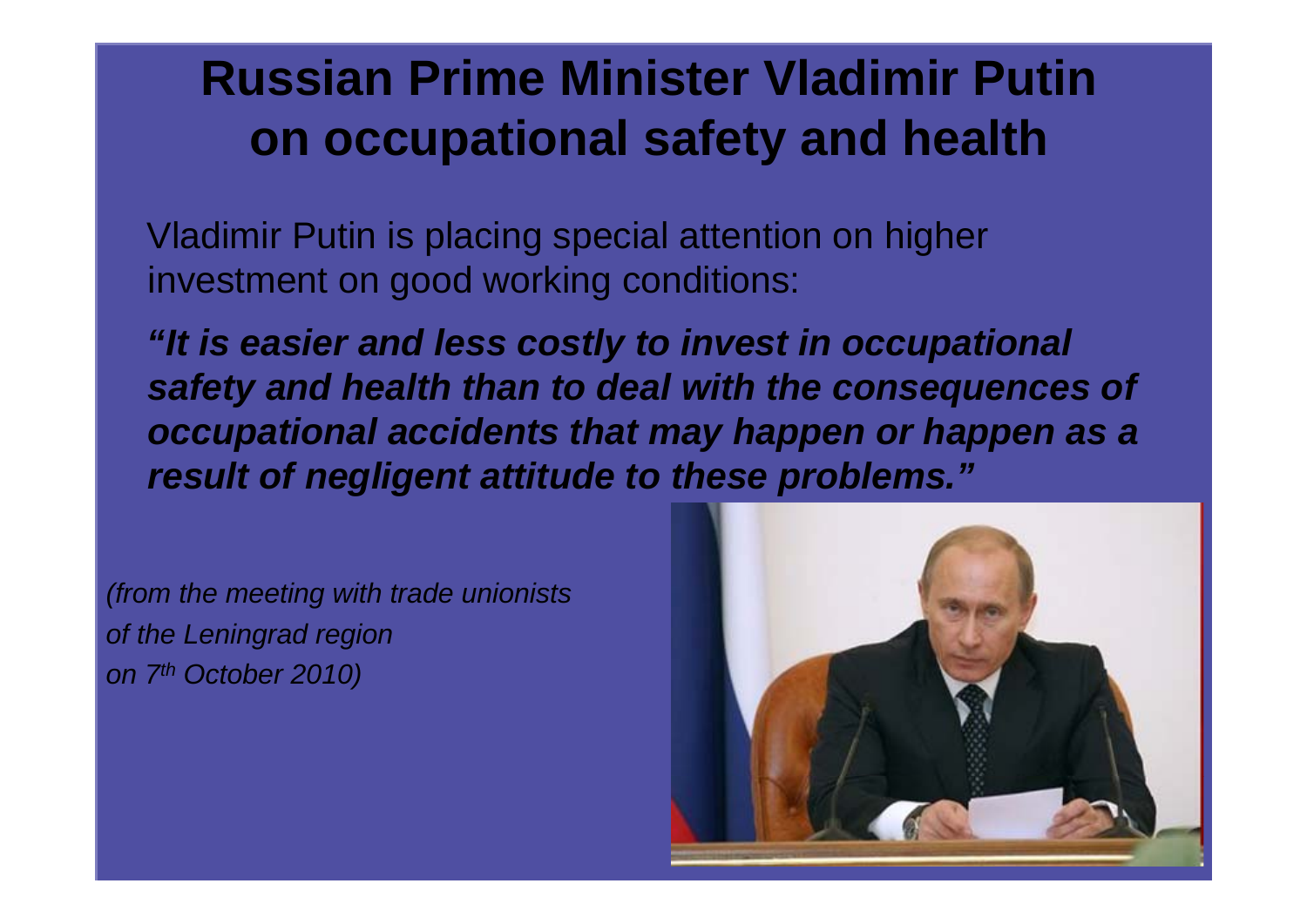## **President of Russia Dmitry Medvedev 05.04.2011 ®РОССИЙСКАЯ**  $\Gamma A 3 E T A$

- **"I think it is vital to speed up the introduction of a modern system of professional risk management…"**
- **"Unfortunately, the number of violations of occupational health and safety legislation has remained practically unchanged over the past three years. At present, more than 25% of workers spend their days in conditions that do not meet sanitary standards. This is a deplorable figure for our country, which considers itself a dynamically developing and modern state. "**